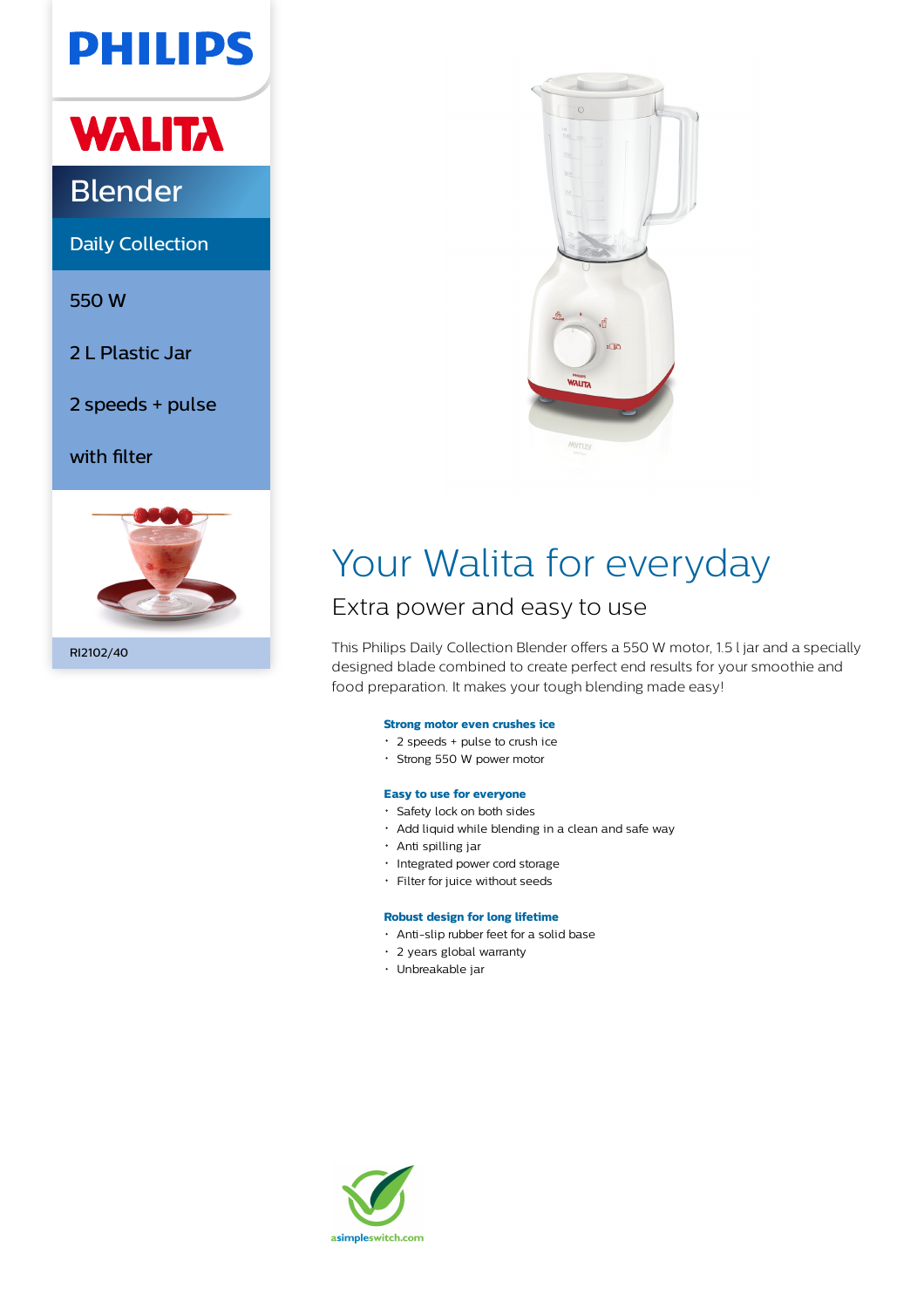### **Highlights**

#### **2 speeds + pulse to crush ice**



For the best performance blend at high or low speed and even crush ice with the special ice speed setting.

#### **Strong 550 W power motor**



The 550 Watt motor is very powerful. It will chop even the toughest ingredients such as nuts, chocolate or even ice.

#### **Safety lock on both sides**



Locking indication on both sides to ensure the blender jar is positioned and locked in a right and safe way so that anyone can use it.

#### **Anti spilling jar**



A perfect flow of the juice out of the jar ensures no spilling when poring due to special jar design.

#### **Integrated power cord storage**



Save space with the handy cord storage system under the housing of the blender.

#### **Add liquid while blending**

Add liquid to your recipe in a safe way via the special hole in the jar lid.

#### **Filter for juice without seeds**



Keep seeds out of your juice with this convenient filter for a perfect clear juice.

#### **Anti-slip rubber feet**



This robust blender base comes with anti-slip rubber feet to ensure it does not move, even when you use it for heavy recipes at the highest speed level.





Philips Walita offers a full 2 years global warranty for this product to ensure you have long lifetime blender to use every day.

#### **Unbreakable jar**



Comes with a very strong plastic jar that withstands intensive use.



asimpleswitch.com

#### **Philips Green Logo**

Philips Green Products can reduce costs, energy consumption and CO2 emissions. How? They offer a significant environmental improvement in one or more of the Philips Green Focal Areas – Energy efficiency, Packaging, Hazardous substances, Weight, Recycling and disposal and Lifetime reliability.